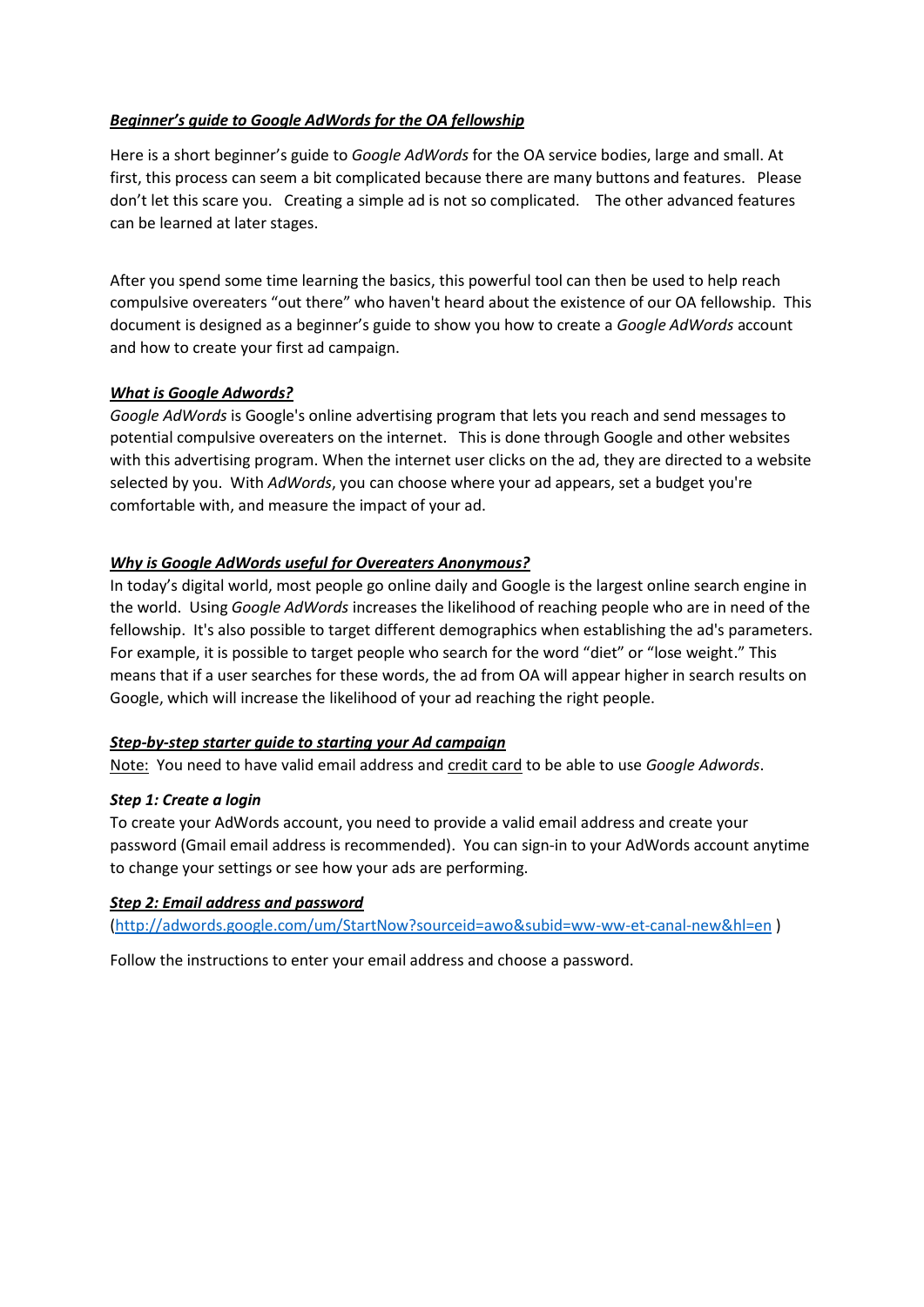| About your business                                               | Your first campaign                                                               | <b>Billing</b> | Review                                                                            |
|-------------------------------------------------------------------|-----------------------------------------------------------------------------------|----------------|-----------------------------------------------------------------------------------|
| Welcome to Google AdWords!                                        |                                                                                   |                |                                                                                   |
| We'll help you sign up and start advertising in just a few steps. |                                                                                   |                |                                                                                   |
| Experienced with AdWords? Skip the guided setup.                  |                                                                                   |                |                                                                                   |
| What is your email address?                                       |                                                                                   |                |                                                                                   |
| oaisland15@gmail.com                                              |                                                                                   |                | $\bullet \longrightarrow \bullet \longrightarrow \bullet \longrightarrow \bullet$ |
|                                                                   | Next you'll sign in to your Google Account before setting up your first campaign. |                | Get started advertising on Google                                                 |
|                                                                   |                                                                                   |                | in just 4 steps.                                                                  |
| What is your website?                                             |                                                                                   |                |                                                                                   |
|                                                                   |                                                                                   |                |                                                                                   |

If you're creating a new Google Account, you'll be asked to verify your email address. You'll receive an email from their system with a link to confirm your address. Just click on that link and you'll be ready to go!

### *Step 3: Target a geographic region*

Step three is to choose the region or geographic area. If you only want to advertise your local intergroup, then you should choose the relevant geographic area where you'd like your ads to appear.

### *Step-by-step instructions*

- Click on the "Create your first campaign" button.
- Go to *Campaign Settings* and *Audience* if you want to change the language settings.
- If you want to advertise in a specific location only, go to *Campaign Settings* and *Audience* to change your targeted location.
- Simply select the countries, regions or cities where you would like your ad to appear or just exclude specific regions.

| <b>Targeted locations</b>                                                | Reach $ 2 $ | Remove all      |
|--------------------------------------------------------------------------|-------------|-----------------|
| Iceland - country                                                        | 191,000     | Remove   Nearby |
| Enter a location to target or exclude.                                   |             |                 |
| Advanced search<br>For example, a country, city, region, or postal code. |             |                 |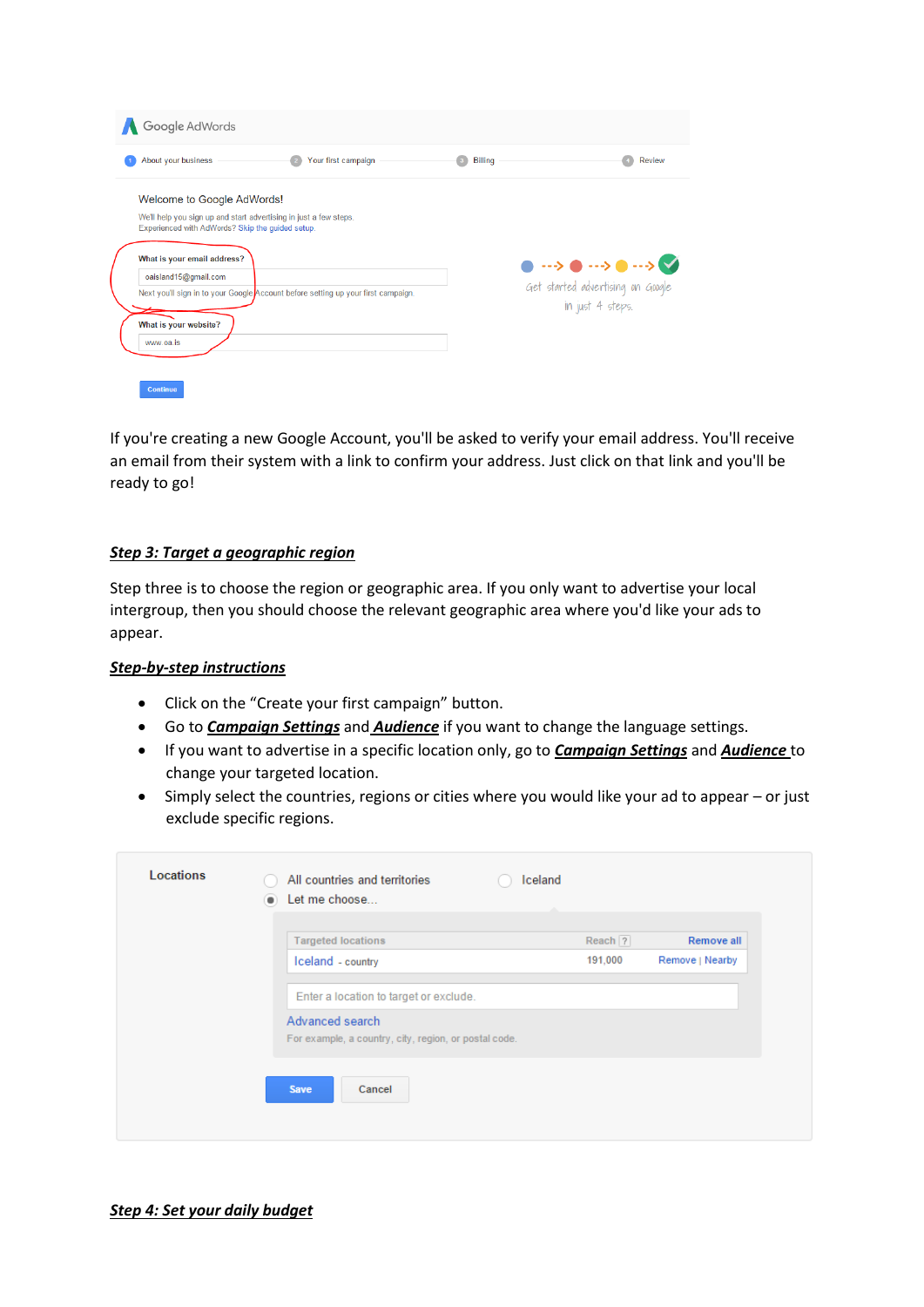With *Google AdWords*, you decide how much you're willing to pay per day. You only pay when someone clicks on your ad. In other words, you only pay when your advertising works. This approach has allowed AdWords to establish itself as a cost-effective advertising platform for businesses of all shapes and sizes.

You set your budget under the "Bidding and budget" section of your campaign settings. Your budget should be the amount you're comfortable spending on AdWords advertising **each day**.

| <b>Your budget</b> |             |   | someone clicks your ad.       | Specify how much, on average, you'd like to spend per day. You're charged only when   |
|--------------------|-------------|---|-------------------------------|---------------------------------------------------------------------------------------|
|                    | <b>USDS</b> | ÷ |                               | per day                                                                               |
|                    |             |   | account and can't be changed. | You can always change the amount. The currency type (USD) will be set for your entire |
|                    | Save        |   | Cancel                        |                                                                                       |

#### How high should I go?

In OA, money and spending can be a sensitive matter. Your intergroup, national board or relevant committee may want to take a group conscience to decide how much to spend on your *Google AdWords* campaign. It is very easy to spend a lot of money on a *Google AdWords* campaign, so it's highly recommended to start with low budget and measure the performance of the ads before committing larger sums of money. A serious consideration is whether to advertise heavily for short time (e.g. 10 Euros per day) or advertise less per day (2-5 Euros per day) for a longer period of time.

### *Step 5: Control how much you spend per click on your ad*



Under *Bidding and Budget* select the *Automatic bidding* option. AdWords will then automatically adjust your bids to try to bring you the most clicks possible within your budget.

| <b>Bid</b> | The most you're willing to pay for a click on your ad.                |
|------------|-----------------------------------------------------------------------|
|            | Automatically set my bids to get the most clicks within my budget     |
|            | We recommend having AdWords automatically set your bids to start out. |
|            | I'll set my bids manually                                             |
|            | <b>Save</b><br>Cancel                                                 |
|            |                                                                       |

#### **For Advanced users:**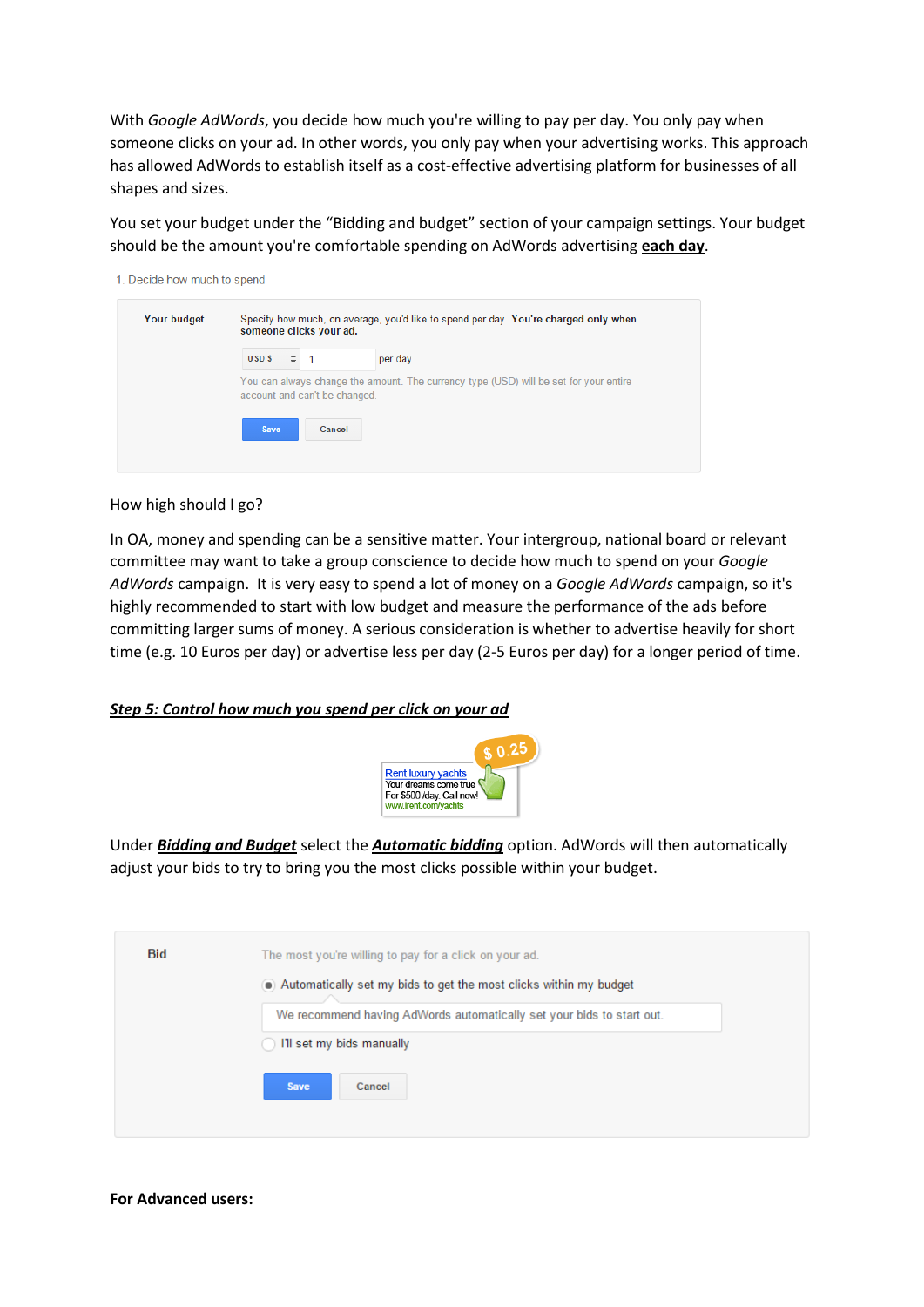If you want to control how much you spend per click on your ad, you can set a CPC (cost-per-click) bid limit. We recommend starting out with an amount you're comfortable spending per click on your ad (many advertisers start out with about \$1.00) and then continuing to adjust as you monitor your ad's performance. If you enter a CPC bid limit that's too low, your budget may not be completely used, or your ad may not show at all. If this happens, increase your CPC bid limit or add more keywords. *You can change your CPC bid at any time. The best thing is to get started and begin experimenting.*

## *Step 6: Create ad(s)*

Creating good ads is important but not difficult. What's more, it's not like creating a newspaper ad. *A key advantage of AdWords is that you can adjust and improve your ads at any time.* When creating the ad*, we need to think about how to grab the attention of the potential compulsive overeater.* 

### *How can we create a good ad?*

The best way to do this is to start creating a few different ads and run them at the simultaneously, then after some time, compare the results and use the one with the best results. Use the most important keywords in the ad text. If search terms appear in the ad, they will appear in bold. This means that the ad has a better chance of being noticed and will be clicked on more often.

## *Landing page: choosing the right landing page is extremely important!!!!*

After we have created the ad that will get the attention of the compulsive overeater, it is important to choose the right landing page for the ad. The landing page is the message or the first impression that the user will get about the fellowship. Service bodies using Adwords and other social media advertising in the past, have often opted for the OA questionnaire ("Is OA for you?"), or the "Find a meeting" page on their local website.

### Example:

| <b>Text ad</b> | Landing page                                                                                                                                                                                                           |                                              |
|----------------|------------------------------------------------------------------------------------------------------------------------------------------------------------------------------------------------------------------------|----------------------------------------------|
|                | http://www.oa.is                                                                                                                                                                                                       |                                              |
|                | Ad                                                                                                                                                                                                                     |                                              |
|                | Are you tired of dieting?                                                                                                                                                                                              | Are you tired of dieting?                    |
|                | www.oa.is                                                                                                                                                                                                              | www.oa.is<br>Are you a compulsive overeater? |
|                | Are you a compulsive overeater?                                                                                                                                                                                        | The solution is here                         |
|                | The solution is here                                                                                                                                                                                                   |                                              |
|                |                                                                                                                                                                                                                        |                                              |
|                | Tips for writing your ad:<br>· Include a call to action<br>• Highlight what makes your business,<br>product or offer unique<br>· Include prices, promotions, and<br>exclusives<br>• Match your ad to your landing page |                                              |

## *Step 7: Select keywords*

Keywords are the words or phrases that will trigger the appearance of your ad when a user searches for them. It's important to select keywords carefully, as they'll determine the audience that will see your ads - but don't worry about getting it exactly right the first time. *You can always add new keywords or edit or delete existing ones later.*